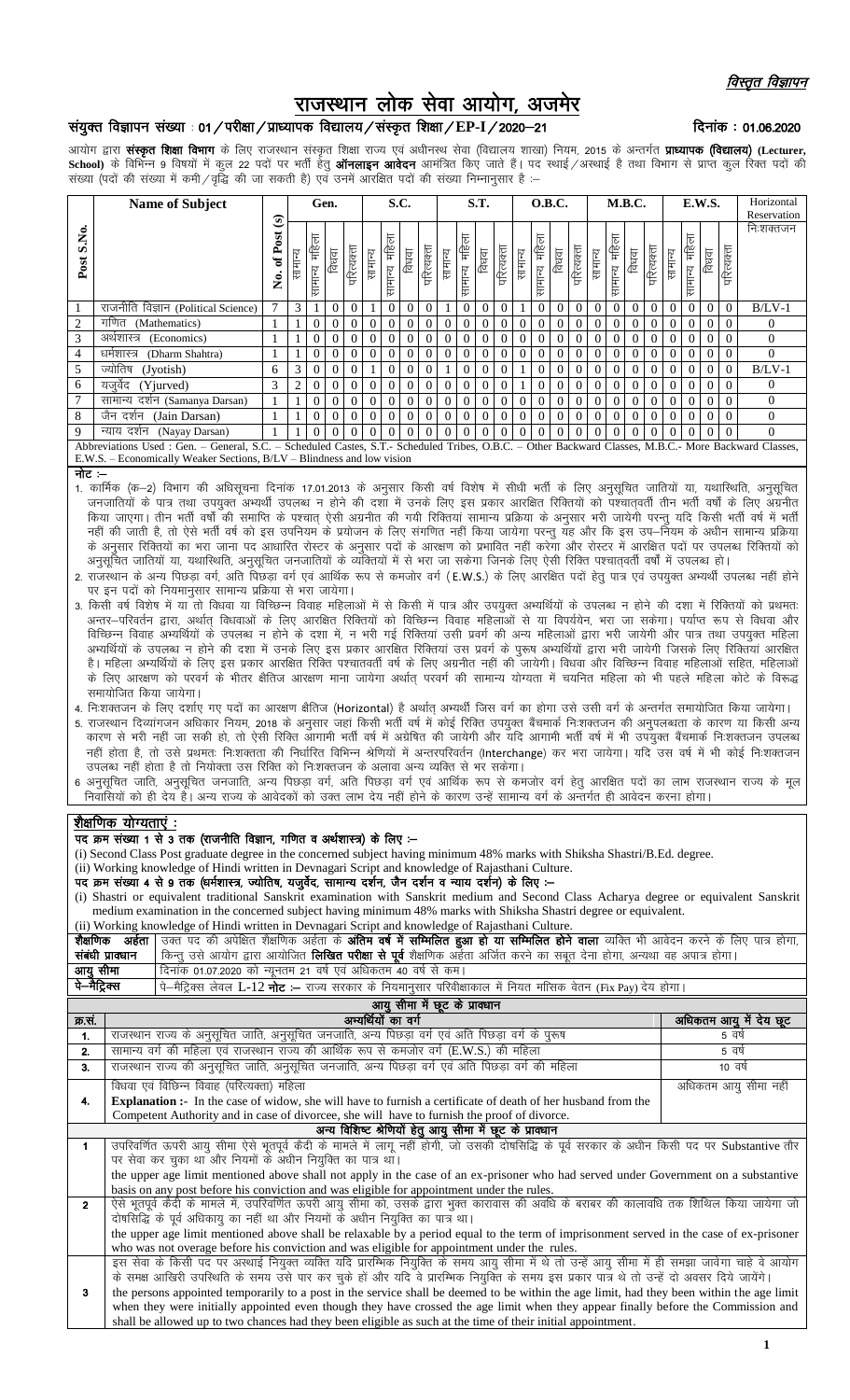| $\overline{\mathbf{4}}$ | केडेट अनुदेशकों के मामले में उपरिवर्णित ऊपरी आयु सीमा को, उनके द्वारा, राष्ट्रीय कैडेट कोर में की गयी सेवा के बराबर की कालावधि तक शिथिल किया             |
|-------------------------|----------------------------------------------------------------------------------------------------------------------------------------------------------|
|                         | जायेगा यदि पारिणामिक आयु विहित अधिकतम आयु सीमा से तीन वर्ष से अधिक न हो तो ऐसे अभ्यर्थी को विहित आयु सीमा में समझा जायेगा।                               |
|                         | the upper age limit mentioned above shall be relaxable by a period equal to the service rendered in the N.C.C. in the case of Cadet                      |
|                         | Instructors and if the resultant age does not exceed the prescribed maximum age limit by more than three years, they shall be deemed to                  |
|                         | be within the prescribed age limit.                                                                                                                      |
| 5                       | निर्मुक्त आपात कमीशन प्राप्त अधिकारियों एवं लघु सेवा कमीशन प्राप्त अधिकारियों को, सेना से निर्मुक्त होने के पश्चात् जब वे सीधी भर्ती के लिए आयोग के      |
|                         | समक्ष उपस्थित हों, आयु सीमा में समझा जायेगा चाहे उन्होंने आयु सीमा पार कर ली हो यदि वे सेना में कमीशन ग्रहण करने के समय आयु सीमा की दृष्टि               |
|                         | से पात्र थे।                                                                                                                                             |
|                         | the Released Emergency Commissioned Officers and Short Service Commissioned Officers after released from the Army shall be                               |
|                         | deemed to be within the age-limit even though they have crossed the age limit when they appear before the Commission had they been                       |
|                         | eligible as such at the time of their joining the Commission in the Army.                                                                                |
| 6                       | 1971 के भारत—पाक युद्ध के दौरान पाकिस्तान से संप्रत्यावर्तित व्यक्तियों के मामले में कोई आयु सीमा नहीं होगी।                                             |
|                         | there shall be no age limit in the case of persons repatriated from Pakistan during the 1971 Indo-Pak War.                                               |
| $\mathbf{7}$            | राज्य, पंचायत समिति तथा जिला परिषद और राज्य पब्लिक सेक्टर उपक्रम/निगम के कार्यकलापों के संबंध में Substantive हैसीयत से सेवा कर रहे                      |
|                         | व्यक्तियों के संबंध में ऊपरी आयु सीमा 40 वर्ष होगी।                                                                                                      |
|                         | the upper age limit for persons serving in connection with the affairs of the State, Panchayat Samities and Zila Parishads and in the State              |
|                         | Public Sector Undertaking/Corporation in Substantive capacity shall be 40 years.                                                                         |
| 8                       | राजस्थान सिविल सेवा (भूतपूर्व सैनिकों का आमेलन) नियम, 1988 के अनुसार भूतपूर्व सैनिकों को ऊपरी आयु सीमा में 05 वर्ष की छूट देय होगी परन्तु यह कि          |
|                         | शिथिलीकरण के पश्चात यदि अनुज्ञेय आयु 50 वर्ष से अधिक निकलती है तो ऊपरी आयु सीमा 50 वर्ष लागू होगी।                                                       |
|                         | According to the Rajasthan Civil Services (Absorption of Ex-servicemen) Rules, 1988, relaxation in upper age limit shall be given five                   |
|                         | years to Ex-servicemen. Provided that permissible age after relaxation work out to be more than 50 years then upper age limit of 50 years                |
|                         | will be applicable.                                                                                                                                      |
|                         | स्पष्टीकरण :– कार्मिक (क—2) विभाग के परिपत्र दिनांक 22.8.2019 के अनुसार राजस्थान सिविल सेवा (भूतपूर्व सैनिकों का आमेलन) नियम, 1988                       |
|                         | यथासंशोधित के प्रावधानों के होते हुए भी किसी भर्ती से संबंधित सेवा नियमों में आयु संबंधी जो शिथिलता अन्य लोक सेवकों/अभ्यर्थियों को देय है, वह            |
|                         | भूतपूर्व सैनिक को भी देय होगी अर्थात् आयु संबंधी शिथिलता के संबंध में दोनों नियमों में जो भी हितकर प्रावधान है, उसका लाभ भूतपूर्व सैनिकों को मिलेगा।     |
| नोट                     |                                                                                                                                                          |
|                         | (1) उपर्युक्त वर्णित आयु सीमा में छूट के प्रावधान असंचयी (Non Cumulative) हैं, अर्थात् अभ्यर्थियों को उपर्युक्त वर्णित किसी भी एक प्रावधान का अधिकतम आयु |
|                         | ਕੀਸ਼ਾ ਸੇਂ ਯੂਟ ਨਾ ਕਾਬ ਟਿਸ਼ਾ ਰਾਸੇਸ਼ਾ, ਸਨ ਦੇ ਪਾਉਨ ਸ਼ਾਰਾਜਰੇਂ ਨੀ ਰਹੇਟ ਨੂੰਦੇ ਪੁਸ਼ਾਦੀਸ਼ ਸੇਂ ਯੂਟ ਨਾ ਕਾਬ ਜਦੋਂ ਟਿਸ਼ਾ ਰਾਸੇਸ                                         |

- सीमा में छूट का लाभ दिया जायेगा, एक से अधिक प्रावधानों को जोड़ कर आयुसीमा में छूट का लाभ नहीं दिया जायेगा।<br>(2) कार्मिक (क—2) विभाग के परिपत्र दिनांक 26.7.2017 एवं पत्र दिनांक 14.9.2017 के अनुसार यदि किसी आरक्षित वर्ग (SC/ के प्रति विचारित नहीं किया जायेगा।
- (3) प्राध्यापक धर्मशास्त्र, ज्योतिष, यजुर्वेद व राजनीति विज्ञान के पद आयोग द्वारा वर्ष 2010 या उससे पूर्व में विज्ञापित किये गये थे। तत्पश्चात् इन पदों का कोई<br>विज्ञापन आयोग द्वारा जारी नहीं किया गया था। अतः जो अभ्यर्थी
- व न्याय दर्शन के पद पर प्रथम बार विज्ञापित किये जा रहे है। अतः उक्त पदों हेतु उपर्युक्त छूट का लाभ देय नहीं होगा।<br>(4) अन्य विशिष्ट श्रेणियों हेतु आयु सीमा में छूट के प्रावधान हिन्दी व अंग्रेजी भाषा में अंकित किये गये है। अंकित प्रावधान ही मान्य होंगे।

|                                                                                                                                                                                                                                                        | अन्य ।पपरण                                                                                                                                                                                                                                |  |  |  |  |
|--------------------------------------------------------------------------------------------------------------------------------------------------------------------------------------------------------------------------------------------------------|-------------------------------------------------------------------------------------------------------------------------------------------------------------------------------------------------------------------------------------------|--|--|--|--|
| चयन प्रक्रिया                                                                                                                                                                                                                                          | अभ्यर्थियों का चयन प्रतियोगी परीक्षा (Competitive Exam) के माध्यम से किया जायेगा।                                                                                                                                                         |  |  |  |  |
| परीक्षा योजना व                                                                                                                                                                                                                                        | यह परीक्षा वस्तुनिष्ठ रूप में (Online/Offline) ली जायेगी। सभी प्रश्न वस्तुनिष्ठ प्रकार के होंगे। परीक्षा का विस्तृत पाठ्यक्रम आयोग की                                                                                                     |  |  |  |  |
| पाठ्यक्रम                                                                                                                                                                                                                                              | वेबसाईट पर शीघ्र ही जारी कर दिया जाएगा।                                                                                                                                                                                                   |  |  |  |  |
| परीक्षा का स्थान                                                                                                                                                                                                                                       | परीक्षा राजस्थान राज्य के सभी जिला/संभागीय मुख्यालयों पर आयोजित किये जाने संभावना है, जिसकी तिथि यथाशीघ्र घोषित कर दी जायेगी।                                                                                                             |  |  |  |  |
| एव माह                                                                                                                                                                                                                                                 | परीक्षा स्थान में परिवर्तन करना आयोग के स्वविवेक पर निर्भर है। परीक्षा हेतु केन्द्रों का आवंटन प्रशासनिक व्यवस्थाओं को दृष्टिगत रखते हुए                                                                                                  |  |  |  |  |
|                                                                                                                                                                                                                                                        | किया जायेगा। आयोग यदि चाहे तो उक्त परीक्षा केन्द्रों में परिवर्तन भी कर सकता है।                                                                                                                                                          |  |  |  |  |
| आवेदन अवधि                                                                                                                                                                                                                                             | <b>दिनांक 08-06-2020 से दिनांक 07-07-2020</b> रात्रि 12-00 बजे तक।                                                                                                                                                                        |  |  |  |  |
| आवेदन प्रक्रिया                                                                                                                                                                                                                                        | 1. उक्त पद हेतु ऑनलाईन आवेदन–पत्र भरने से पूर्व सर्वप्रथम अभ्यर्थी आयोग की वेबसाईट https://rpsc.rajasthan.gov.in पर उपलब्ध                                                                                                                |  |  |  |  |
|                                                                                                                                                                                                                                                        | ऑनलाईन आवेदन-पत्र भरने के सम्बन्ध में दिये गये दिशा-निर्देशों (Instructions for Applicants), विस्तृत विज्ञापन एवं संबंधित सेवा                                                                                                            |  |  |  |  |
|                                                                                                                                                                                                                                                        | नियम का अध्ययन आवश्यक रूप से कर लेंवे। तदुपरान्त ही अभ्यर्थी ऑनलाईन ऑनलाईन आवेदन करें।                                                                                                                                                    |  |  |  |  |
|                                                                                                                                                                                                                                                        | 2. ऑनलाईन आवेदन करने के लिए अभ्यर्थियों को आयोग के ऑनलाईन पोर्टल https://rpsc.rajasthan.gov.in पर उपलब्ध Apply                                                                                                                            |  |  |  |  |
|                                                                                                                                                                                                                                                        | online link को Click कर अथवा एस.एस.ओ. (SSO) पोर्टल https://sso.rajasthan.gov.in से Login कर Citizen Apps (G2C) में                                                                                                                        |  |  |  |  |
|                                                                                                                                                                                                                                                        | उपलब्ध Recruitment Portal का चयन करना होगा।                                                                                                                                                                                               |  |  |  |  |
|                                                                                                                                                                                                                                                        | 3. Recruitment Portal पर आधार आधारित One Time Registration (OTR) भी कर अभ्यर्थी परीक्षा हेतु ऑनलाईन आवेदन कर सकता है।                                                                                                                     |  |  |  |  |
|                                                                                                                                                                                                                                                        | 4. अभ्यर्थियों को परीक्षा हेतू ऑनलाईन आवेदन पत्र भरने के पश्चात् Recruitment Portal पर उपलब्ध भुगतान सुविधा से परीक्षा शुल्क का                                                                                                           |  |  |  |  |
|                                                                                                                                                                                                                                                        | भुगतान कर आवेदन पत्र क्रमांक (Application I.D) जनरेट करना होगा।                                                                                                                                                                           |  |  |  |  |
|                                                                                                                                                                                                                                                        | 5. अभ्यर्थी परीक्षा शुल्क जमा करवाने हेतु अन्य किसी पोर्टल अथवा सुविधा का उपयोग नहीं करें।                                                                                                                                                |  |  |  |  |
|                                                                                                                                                                                                                                                        | 6. अभ्यर्थियों को उक्त परीक्षा शुल्क जमा करने की सुविधाओं में किसी भी प्रकार का शुल्क रिफण्ड नहीं किया जायेगा।                                                                                                                            |  |  |  |  |
|                                                                                                                                                                                                                                                        | 7. अभ्यर्थी परीक्षा शुल्क का भुगतान आवेदन की अन्तिम दिनांक से पूर्व सुनिश्चित करें ताकि किसी प्रकार की भुगतान संबंधित Transaction                                                                                                         |  |  |  |  |
|                                                                                                                                                                                                                                                        | का लम्बित सत्यापन समय रहते हो सके।                                                                                                                                                                                                        |  |  |  |  |
|                                                                                                                                                                                                                                                        | 8. आवेदक को ऑनलाईन आवेदन करने के पश्चात् आवेदन—पत्र क्रमांक आवश्यक रूप से प्राप्त होगा और यदि आवेदन—पत्र क्रमांक<br>(Application I.D.) अंकित या प्राप्त नहीं हुआ है, तो इसका अर्थ यह है कि उसका आवेदन-पत्र जमा नहीं हुआ है। आवेदन पत्र के |  |  |  |  |
|                                                                                                                                                                                                                                                        | Preview को आवेदन Submit नहीं माना जायेगा।                                                                                                                                                                                                 |  |  |  |  |
|                                                                                                                                                                                                                                                        | 9. आवेदक को ऑनलाईन आवेदन करते समय अगर किसी प्रकार की कोई समस्या हो तो Recruitment Portal पर दिये गये Helpdesk                                                                                                                             |  |  |  |  |
|                                                                                                                                                                                                                                                        | Number या E-Mail पर सम्पर्क करें।                                                                                                                                                                                                         |  |  |  |  |
|                                                                                                                                                                                                                                                        | 10. आवेदक जिस श्रेणी के तहत् आवेदन करने हेतु पात्र है, उसी श्रेणी में ऑन-लाईन आवेदन करें।                                                                                                                                                 |  |  |  |  |
|                                                                                                                                                                                                                                                        | 11. राजस्थान राज्य के अन्य पिछड़ा वर्ग/अति पिछड़ा वर्ग की क्रिमीलेयर श्रेणी के आवेदक तथा राजस्थान राज्य से भिन्न राज्यों की अनुसूचित                                                                                                      |  |  |  |  |
|                                                                                                                                                                                                                                                        | जाति/अनुसूचित जनजाति/अन्य पिछड़ा वर्गों (Creamy Layer and Non-Creamy Layer)/आर्थिक रूप से कमजोर वर्ग के आवेदक                                                                                                                             |  |  |  |  |
|                                                                                                                                                                                                                                                        | सामान्य वर्ग के अन्तर्गत आते हैं। अतः ऐसे आवेदकों को सामान्य वर्ग के अभ्यर्थियों के लिए निर्धारित परीक्षा शुल्क का भुगतान करते हुए                                                                                                        |  |  |  |  |
|                                                                                                                                                                                                                                                        | सामान्य वर्ग के अंतर्गत ही आवेदन करना होगा।                                                                                                                                                                                               |  |  |  |  |
|                                                                                                                                                                                                                                                        | 12. अभ्यर्थी ऑनलाईन आवेदन-पत्र भरने के पश्चात् आवेदन पत्र व परीक्षा शुल्क रसीद की हार्ड कॉपी का प्रिन्ट आवश्यक रूप से निकाल लेंवे।                                                                                                        |  |  |  |  |
|                                                                                                                                                                                                                                                        | 13. आयोग द्वारा अभ्यर्थी से उक्त प्रक्रियानुसार ऑनलाईन आवेदन–पत्र भरने के अतिरिक्त किसी भी परिस्थिति में किसी भी प्रकार का कोई                                                                                                            |  |  |  |  |
|                                                                                                                                                                                                                                                        | ऑनलाईन या ऑफलाईन / हाथ से भरा हुआ आवेदन-पत्र स्वीकार नहीं किया जायेगा।                                                                                                                                                                    |  |  |  |  |
|                                                                                                                                                                                                                                                        | <b>ऑनलाइन आवेदन पत्र में संशोधन संबंधी सूचना :-</b> आवेदक द्वारा ऑनलाईन आवेदन Submit किये जाने के पश्चात् आयोग द्वारा आवेदक को उसके नाम, जन्म                                                                                             |  |  |  |  |
|                                                                                                                                                                                                                                                        | तिथि, विषय एवं वर्ग आदि की जानकारी एस.एम.एस. के जरिए भेजी जायेगी। एस.एम.एस. से प्राप्त जानकारी में विसंगति होने पर अभ्यर्थी ऑनलाईन आवेदन में                                                                                              |  |  |  |  |
|                                                                                                                                                                                                                                                        | निम्नानुसार त्रुटि संशोधन कर सकता है :-                                                                                                                                                                                                   |  |  |  |  |
| 1.                                                                                                                                                                                                                                                     | यदि कोई अभ्यर्थी अपने Online आवेदन पत्र में संशोधन करना चाहता है तो <b>आवेदन की अवधि के दौरान एवं आवेदन पत्र की अंतिम दिनांक के पश्चात् 10</b>                                                                                            |  |  |  |  |
|                                                                                                                                                                                                                                                        | दिवस के भीतर निर्धारित शुल्क रूपये 300/– देकर Online संशोधन (आयोग की वेबसाइट https://rpsc.rajasthan.gov.in पर उपलब्ध दिशा–निर्देशानुसार)                                                                                                  |  |  |  |  |
| कर सकता है। इसके पश्चात् किसी प्रकार का संशोधन/परिवर्तन स्वीकार नहीं किया जाएगा एवं ऐसी किसी भी त्रुटि का सम्पूर्ण दायित्व अभ्यर्थी का ही होगा।                                                                                                        |                                                                                                                                                                                                                                           |  |  |  |  |
| <b>ऑनलाईन संशोधन के तहत् आवेदक के नाम में संशोधन नहीं किया जायेगा।</b> आवेदक के नाम की वर्तनी संबंधी संशोधन के लिए किसी भी स्तर पर केवल<br>ऑफलाईन प्रार्थना पत्र ही स्वीकार किए जाएंगे, आवेदक का पूरा नाम किसी भी स्थिति में परिवर्तन नहीं किया जाएगा। |                                                                                                                                                                                                                                           |  |  |  |  |
|                                                                                                                                                                                                                                                        | 2. विधवा / परित्यक्ता / विकलांग वर्ग के वे अभ्यर्थी जो उक्त केटेगरी जोडना चाहते है, ऐसे अभ्यर्थियों का लिखित परीक्षा / संवीक्षा परीक्षा अथवा साक्षात्कार के अंतिम                                                                         |  |  |  |  |
|                                                                                                                                                                                                                                                        |                                                                                                                                                                                                                                           |  |  |  |  |

परिणाम घोषणा की तिथि से पूर्व तक वर्ग परिवर्तन स्वीकार्य होगा। परीक्षा के प्रत्येक चरण के मूल परिणाम (मूल परिणाम से तात्पर्य प्रथम बार जारी परिणाम से तरी गया था कि अन्य किसी रिशफल परिणाम से) से पूर्व प्राप्त करना में उनकार होंगे। किसी भी स्थिति में किसी चरण के परिणाम घोषणा के उपरान्त प्राप्त<br>प्रार्थना पत्रों में पूर्व घोषित परिणाम में संशोधन नहीं किया जाएगा, परन्तु यदि

प्रथम चरण की परीक्षा आयोजन के पश्चात् आवेदक को ऑनलाईन आवेदन पत्र में संशोधन हेतु 10 दिवस का एक अतिरिक्त अवसर दिया जायेगा जिसके अंतर्गत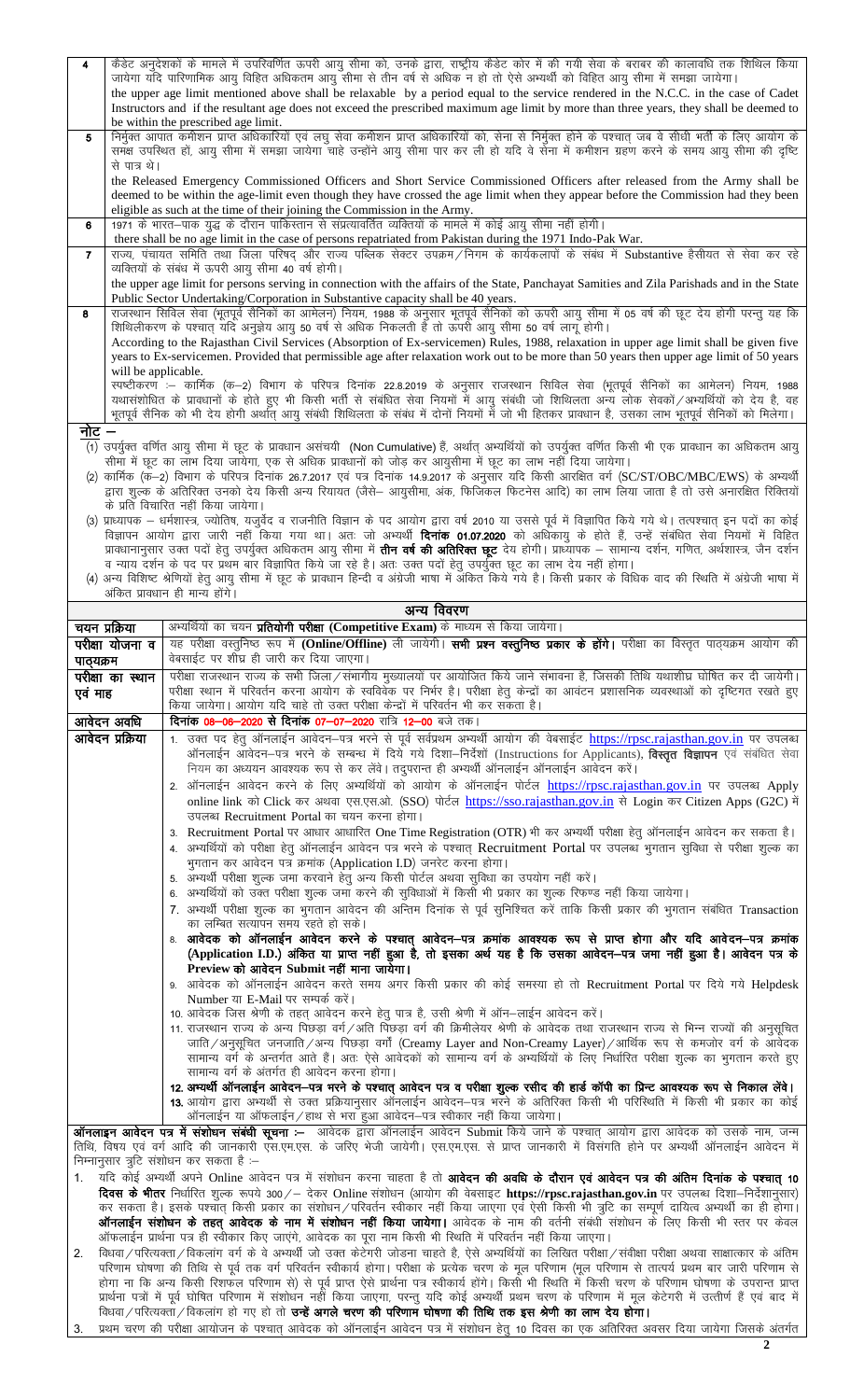|                  | अभ्यथी नाम, परीक्षा केन्द्र, फोटोग्राफ, हस्ताक्षर एवं विषय/पद के अतिरिक्त सभी प्रकार के संशोधन ऑनलाईन कर सकेंगे। सभी संशोधनों हेतु शुल्क रूपये<br>$300 / -$ निर्धारित है।                                                                                                           |                            |                    |  |  |  |  |  |  |  |
|------------------|-------------------------------------------------------------------------------------------------------------------------------------------------------------------------------------------------------------------------------------------------------------------------------------|----------------------------|--------------------|--|--|--|--|--|--|--|
|                  | आयोग द्वारा अभ्यर्थी से उक्त प्रक्रिया के अतिरिक्त अन्य किसी भी तरह से कोई संशोधन स्वीकार्य नहीं किया जायेगा व उक्त ऑफलाईन/ऑनलाईन संशोधन<br>4.                                                                                                                                      |                            |                    |  |  |  |  |  |  |  |
|                  | तिथि उपरान्त कोई भी परिवर्तन करने हेतु अभ्यर्थी को कोई कानूनी अधिकार नहीं होगा।                                                                                                                                                                                                     |                            |                    |  |  |  |  |  |  |  |
|                  | परीक्षा शुल्कः—                                                                                                                                                                                                                                                                     |                            |                    |  |  |  |  |  |  |  |
|                  | (क) सामान्य वर्ग, आर्थिक रूप से कमजोर वर्ग एवं राजस्थान के क्रीमीलेयर श्रेणी के अन्य पिछड़ा वर्ग/अति पिछड़ा वर्ग के आवेदक हेतु :- <b>रुपये 350/-</b>                                                                                                                                |                            |                    |  |  |  |  |  |  |  |
|                  | .<br>(ख) राजस्थान के नॉन क्रीमीलेयर श्रेणी के अन्य पिछड़ा वर्ग / अति पिछड़ा वर्ग के आवेदक हेतु :–                                                                                                                                                                                   | रुपये 250/-                |                    |  |  |  |  |  |  |  |
|                  | .<br>(ग) समस्त निःशक्तजन, राजस्थान की अनुसूचित जाति, अनुसूचित जनजाति वर्ग तथा जिनकी पारिवारिक आय 2.50 लाख से कम है, के आवेदकों हेतु — <b>रुपये 150/—</b>                                                                                                                            |                            |                    |  |  |  |  |  |  |  |
| नोट :–           |                                                                                                                                                                                                                                                                                     |                            |                    |  |  |  |  |  |  |  |
|                  | 1. टी.एस.पी क्षेत्र के अनुसूचित जाति/अनुसूचित जन जाति एवं बारां जिले के किशनगंज और शाहबाद तहसील (राजस्थान) के सहरिया जनजाति हेतु भी परीक्षा शुल्क                                                                                                                                   |                            |                    |  |  |  |  |  |  |  |
|                  | रूपये 150/- होगा।                                                                                                                                                                                                                                                                   |                            |                    |  |  |  |  |  |  |  |
|                  | 2. राजस्थान राज्य से भिन्न अन्य राज्यों के अनुसूचित जाति/अनुसूचित जनजाति/अन्य पिछड़ा वर्ग/अति पिछड़ा वर्ग/आर्थिक रूप से कमजोर वर्ग के अभ्यर्थियों को                                                                                                                                |                            |                    |  |  |  |  |  |  |  |
|                  | सामान्य वर्ग का अभ्यर्थी माना जाएगा। अतः ऐसे आवेदकों को सामान्य वर्ग के अभ्यर्थियों के लिए निर्धारित परीक्षा शुल्क देना होगा।                                                                                                                                                       |                            |                    |  |  |  |  |  |  |  |
|                  | 3. किसी परीक्षा विशेष (जैसे राज्य पात्रता परीक्षा) को यदि केन्द्र सरकार के अनुसार या केन्द्रीय स्तर के संस्थान के नियमों के अनुसार आयोजित किया जाता है तो                                                                                                                           |                            |                    |  |  |  |  |  |  |  |
|                  | उसके लिए परीक्षा शुल्क व आरक्षण की प्रक्रिया भिन्न हो सकती है जिसका अवलोकन संबंधित विज्ञापन में किया जा सकता है।<br>4. राज्य सरकार द्वारा सभी वर्ग के अभ्यर्थियों की आर्थिक स्थिति के दृष्टिगत लिये गये निर्णय के ज्ञम में जारी परिपत्र दिनांक 02.05.2018 के अनुसार सभी वर्ग के ऐसे |                            |                    |  |  |  |  |  |  |  |
|                  | अभ्यर्थी, जिनके परिवार की वार्षिक आय 2.50 लाख रूपये से कम है, के लिए किसी भी भर्ती/परीक्षा/चयन में प्रवेश करने के लिए अनुसूचित जाति/अनुसूचित                                                                                                                                        |                            |                    |  |  |  |  |  |  |  |
|                  | जनजाति के अभ्यर्थियों के समान ही आवेदक शुल्क होगा। <b>उक्त लाभ राजस्थान राज्य के अभ्यर्थियों को ही देय होगा। राजस्थान राज्य से भिन्न राज्यों के आवेदकों</b>                                                                                                                         |                            |                    |  |  |  |  |  |  |  |
|                  | को सामान्य वर्ग हेतु निर्धारित परीक्षा शुल्क का भुगतान करना होगा।                                                                                                                                                                                                                   |                            |                    |  |  |  |  |  |  |  |
|                  | Scheme and Syllabus of competitive examination for the post of Lecturer (School)                                                                                                                                                                                                    |                            |                    |  |  |  |  |  |  |  |
|                  | 1. The competitive examination shall carry 450 marks.                                                                                                                                                                                                                               |                            |                    |  |  |  |  |  |  |  |
|                  | 2. There will be two Papers. Paper-I shall be of 150 marks and Paper-II shall be of 300 marks. Duration of Paper-I shall be one and a half hours                                                                                                                                    |                            |                    |  |  |  |  |  |  |  |
|                  | and the duration of Paper-II shall be three hours.                                                                                                                                                                                                                                  |                            |                    |  |  |  |  |  |  |  |
|                  | 3. All the questions in both the Papers shall be multiple choice type questions.                                                                                                                                                                                                    |                            |                    |  |  |  |  |  |  |  |
|                  | 4. Negative marking shall be applicable in the evaluation of answers. For every wrong answer, one-third of marks prescribed for that particular                                                                                                                                     |                            |                    |  |  |  |  |  |  |  |
|                  | question can be deducted.<br>Explanation: Wrong answer shall mean an incorrect answer or multiple answers.                                                                                                                                                                          |                            |                    |  |  |  |  |  |  |  |
|                  | 5. Subjects included in both the Papers and the marks given to them are shown in the tables below.                                                                                                                                                                                  |                            |                    |  |  |  |  |  |  |  |
|                  | <b>Paper-I General Awareness and General Studies</b>                                                                                                                                                                                                                                |                            |                    |  |  |  |  |  |  |  |
|                  |                                                                                                                                                                                                                                                                                     |                            |                    |  |  |  |  |  |  |  |
|                  | Duration: One hour and thirty minutes                                                                                                                                                                                                                                               |                            |                    |  |  |  |  |  |  |  |
| S.No.            | Subject                                                                                                                                                                                                                                                                             | <b>Number of questions</b> | <b>Total marks</b> |  |  |  |  |  |  |  |
| 1.               | History of Rajasthan and Indian History with special emphasis on Indian National Movement                                                                                                                                                                                           | 15                         | 30                 |  |  |  |  |  |  |  |
| 2.               | Mental Ability Test, Statistics (secondary Level), Mathematics (Secondary Level), Language                                                                                                                                                                                          | 20                         | 40                 |  |  |  |  |  |  |  |
|                  | Ability Test: Hindi, English                                                                                                                                                                                                                                                        |                            |                    |  |  |  |  |  |  |  |
| 3.               | <b>Current Affairs</b>                                                                                                                                                                                                                                                              | 10                         | 20                 |  |  |  |  |  |  |  |
| $\overline{4}$ . | General Science, Indian Polity, Geography of Rajasthan                                                                                                                                                                                                                              | 15                         | 30                 |  |  |  |  |  |  |  |
| 5.               | Educational Management, Educational Scenario in Rajasthan, Right to Education Act, 2009                                                                                                                                                                                             | 15                         | 30                 |  |  |  |  |  |  |  |
|                  | <b>Total</b>                                                                                                                                                                                                                                                                        | 75                         | 150                |  |  |  |  |  |  |  |
|                  | <b>Paper-II Subject concerned</b>                                                                                                                                                                                                                                                   |                            |                    |  |  |  |  |  |  |  |
|                  | <b>Duration: Three hours</b><br>(a) For the post of Lecturer (School) – Sanskrit subjects                                                                                                                                                                                           |                            |                    |  |  |  |  |  |  |  |
|                  | Medium of examination shall be Sanskrit Langurage.                                                                                                                                                                                                                                  |                            |                    |  |  |  |  |  |  |  |
| S.No.            | <b>Subject</b>                                                                                                                                                                                                                                                                      | <b>Number of questions</b> | <b>Total marks</b> |  |  |  |  |  |  |  |
| 1.               | Knowledge of subject concerned: Varishtha Upadhyaya Level                                                                                                                                                                                                                           | 55                         | 110                |  |  |  |  |  |  |  |
| 2.               | Knowledge of subject concerned: Shastri Level                                                                                                                                                                                                                                       | 55                         | 110                |  |  |  |  |  |  |  |
| 3.               | Knowledge of subject concerned: Acharya Level                                                                                                                                                                                                                                       | $10\,$                     | 20                 |  |  |  |  |  |  |  |
| 4.               | Educational Psychology, Pedagogy, Teaching Learning Material, Use of Computers and                                                                                                                                                                                                  | 30                         | 60                 |  |  |  |  |  |  |  |
|                  | Information Technology in Teaching Learning                                                                                                                                                                                                                                         |                            |                    |  |  |  |  |  |  |  |
|                  | <b>Total</b>                                                                                                                                                                                                                                                                        | 150                        | 300                |  |  |  |  |  |  |  |
|                  | (b) For the post of Lecturer (School) – Other than Sanskrit subjects                                                                                                                                                                                                                |                            |                    |  |  |  |  |  |  |  |
| S.No.            | Subject                                                                                                                                                                                                                                                                             | <b>Number of questions</b> | <b>Total marks</b> |  |  |  |  |  |  |  |
| 1.               | Knowledge of subject concerned: Senior Secondary Level                                                                                                                                                                                                                              | 55                         | 110                |  |  |  |  |  |  |  |
| $\mathbf{2}$ .   | Knowledge of subject concerned: Graduation Level                                                                                                                                                                                                                                    | 55                         | 110                |  |  |  |  |  |  |  |
| 3.               | Knowledge of subject concerned: Post-Graduation Level                                                                                                                                                                                                                               | 10                         | 20                 |  |  |  |  |  |  |  |
| 4.               | Educational Psychology, Pedagogy, Teaching Learning Material, Use of Computers and                                                                                                                                                                                                  | 30                         | 60                 |  |  |  |  |  |  |  |
|                  | Information Technology in Teaching Learning                                                                                                                                                                                                                                         | 150                        | 300                |  |  |  |  |  |  |  |
|                  | <b>Total</b>                                                                                                                                                                                                                                                                        |                            |                    |  |  |  |  |  |  |  |

## अति महत्वपूर्ण बिन्दु / नोट :–

(1) अभ्यर्थी Online Application Form में अपना वही मोबाईल नम्बर व E-Mail ID अंकित करें जिस पर वह परीक्षा / साक्षात्कार इत्यादि संबंधी सूचनाएं SMS/ E-Mail के माध्यम से चाहता है। ऑनलाईन आवेदन में अंकित मोबाईल नम्बर व E-Mail ID बदलने/बन्द होने/नेटवर्क समस्या होने पर सूचनाएं प्राप्त नहीं होने पर अभ्यर्थी की स्वयं की जिम्मेदारी होगी।

(2) आवेदक अपना ऑनलाईन आवेदन–पत्र ध्यानपूर्वक भरें। आवेदक अपना ऑनलाईन आवेदन–पत्र अन्तिम रूप से भरने से पूर्व उसकी समस्त प्रविष्टियों से आशवस्त हो लें कि सभी प्रविष्टियां सही–सही भरी गई हैं। आवेदक द्वारा आवेदन में भरी गई प्रविष्टियों को ही सही मानकर आयोग द्वारा आगे की कार्यवाही की जायेगी।

(3) अभ्यर्थी आयोग द्वारा निर्धारित समय सीमा में आवेदन की अन्तिम दिनांक का इन्तजार किये बिना अपना ऑनलाईन आवेदन करें, अन्यथा किसी प्रकार की कोई नेटवर्क समस्या के लिए आयोग जिम्मेदार नहीं होकर अभ्यर्थी स्वयं जिम्मेदार होगा।

- (4) आवेदक द्वारा स्वयं/ई–मित्र/अन्य किसी स्त्रोत से ऑनलाईन आवेदन–पत्र भरते/भरवाते समय किसी प्रकार की कोई गलत प्रविष्टि/भूलवश त्रुटि हो जाती है, तो इसकी सम्पूर्ण जिम्मेदारी स्वयं आवेदक की होगी। इसलिए आवेदक सर्वप्रथम ऑनलाईन आवेदन–पत्र के Preview मे अपनी जाति ⁄वर्ग⁄श्रेणी, आयु (जन्म दिनांक), योग्यता इत्यादि संबंधी त्रुटियों की जाँच आवश्यक रूप से करने के पश्चात् ही उन्हें सुधारते हुए ऑनलाईन आवेदन—पत्र को Submit करें और उसका प्रिन्ट लेकर उसकी जाँच आवश्यक रूप से पुनः कर लेवें। अगर फिर भी कोई गलती /त्रुटि पाई जाती है, तो आयोग द्वारा ऑनलाईन आवेदन-पत्र में संशोधन की<br>उपर्युक्त निर्धारित प्रक्रिया अनुसार संशोधन आवश्यक रूप से कर लेवें। इसके पश्चात् राष्ट्रात समारत कामना गुरुवार तताने मानरनेके रहे तो कर राना रसके समार कर का कार को कार की मानरार समान है। ततान<br>**नहीं किया जाएगा एवं ऐसी किसी भी त्रुटि का सम्पूर्ण दायित्व स्वयं अभ्यर्थी का ही होगा।** साथ ही आवेदक को यह भी .<br>न छोड़े कि उनके द्वारा आपका ऑनलाईन आवेदन–पत्र सही–सही भर दिया होगा / जायेगा।
- (5) यदि आवेदक द्वारा अपनी श्रेणी से भिन्न श्रेणी में आवेदन किया जाता है तो इसे अधिकारों का परित्याग मानते हुये आवेदन पत्र में संशोधन की उपर्युक्त निर्धारित<br>अवधि के पश्चात् उसकी श्रेणी में सुधार की सुविधा नहीं दी जाएगी। गल रद्द किया जा सकता है, जिसकी समस्त जिम्मेदारी आवेदक की होगी। अनुसूचित जाति/अनुसूचित जनजाति/अन्य पिछड़ा वर्ग/अति पिछड़ा वर्ग/आर्थिक रूप कमजोर वर्ग∕उत्कृष्ट खिलाड़ी∕भूतपूर्व सैनिक∕टी.एस.पी.∕विधवा∕परित्यक्ता∕विकलांगता∕राज्य कर्मचारी∕गैर राजपत्रित कर्मचारी∕मंत्रालयिक से कर्मचारी / विभागीय कर्मचारी / अन्य वर्ग के अभ्यर्थी Online Application Form प्रस्तुत (Submit) करते समय अपने वर्ग का स्पष्ट रूप से उल्लेख निर्धारित कॉलम में करें अन्यथा Online Application Form प्राप्ति की अन्तिम दिनांक पश्चात्/संशोधन करने की अवधि समाप्त होनें के बाद वर्ग परिवर्तन नहीं किया जायेगा और ऐसे अभ्यर्थियों को जो कि उक्त वर्ग का उल्लेख नहीं करते हैं तो वर्ग विशेष का लाभ विज्ञापित पदों हेतु देय नहीं होकर आवेदक द्वारा ऑनलाईन आवेदन—पत्र में जो श्रेणी∕वर्ग भरी∕भरा है, उसी श्रेणी∕वर्ग में ही मानकर कार्यवाही की जाएगी एवं अभ्यर्थी∕आवेदक द्वारा जिस श्रेणी∕वर्ग में ऑनलाईन आवेदन—पत्र भरा है उस संबंधित वर्ग/श्रेणी से संबंधित प्रमाण—पत्र/दस्तावेज यथा समय प्रस्तुत नहीं करने पर आवेदक/अभ्यर्थी का ऑनलाईन आवेदन—पत्र निरस्त / रद्द / पात्रता रद्द कर दी जायेगी / जायेगा।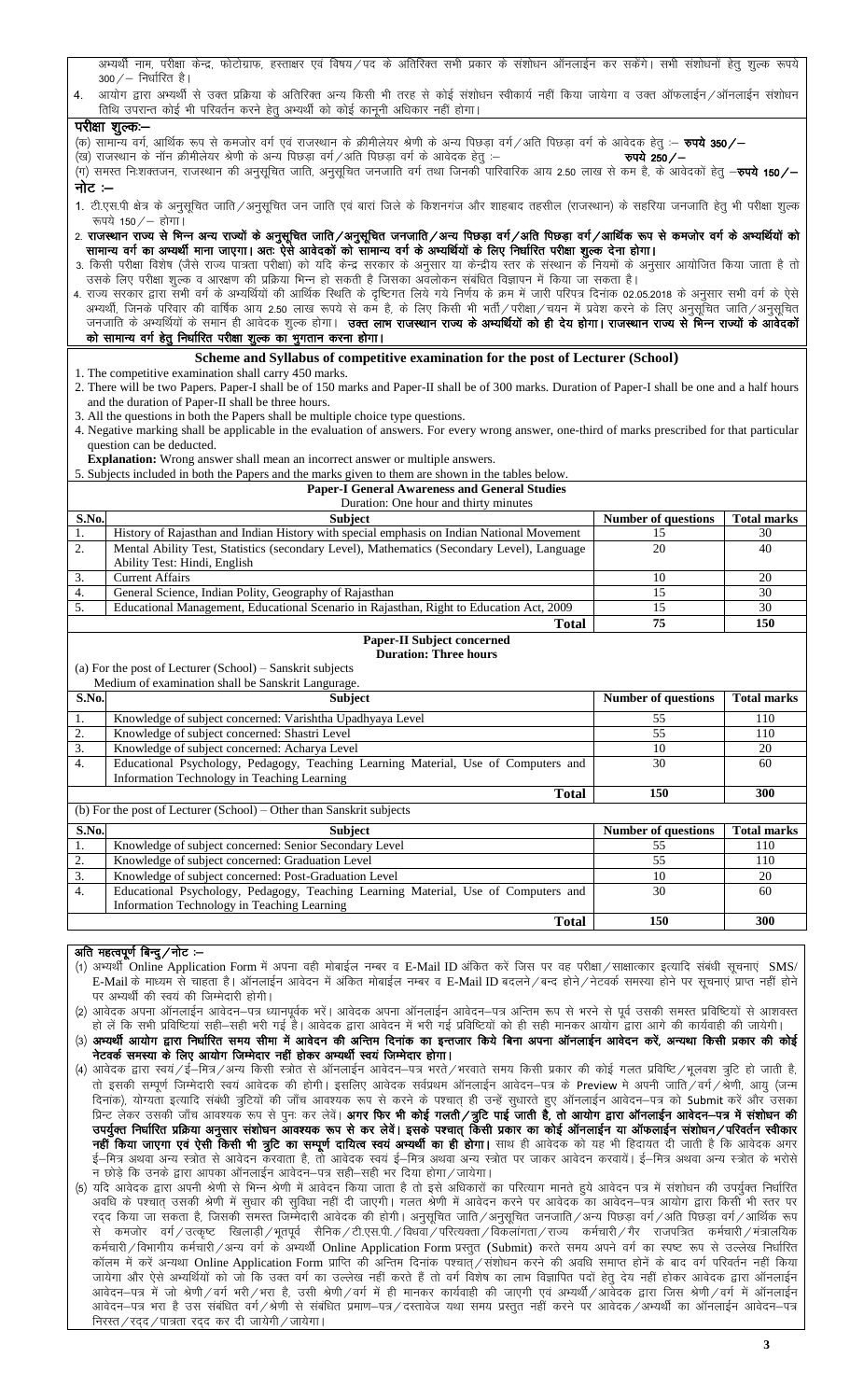- (6) आयोग द्वारा ऑनलाईन आवेदन–पत्र में भरी गई सूचनाओं के आधार पर ही अभ्यर्थियों की पात्रता (आयु, योग्यता, श्रेणी इत्यादि) की जांच की जाएगी। यदि आवेदक द्वारा भरी गई सूचना के आधार पर वह अपात्र पाया जाता है तो उसका ऑनलाईन आवेदन–पत्र अस्वीकृत कर दिया जाएगा, जिसकी समस्त जिम्मेदारी स्वयं आवेदक की होगी।
- (7) आवेदक जिनके ऑनलाईन आवेदन पत्र, आवेदन–पत्र प्राप्ति की अन्तिम दिनांक तक आयोग कार्यालय को पूर्ण सूचना सहित प्राप्त होंगें, ऐसे आवेदकों को आयोग द्वारा अनन्तिम (Provisional) रूप से संबंधित भर्ती परीक्षा/साक्षात्कार में प्रवेश दिया जाएगा। **परीक्षा के लिये प्रवेश—पत्र जारी करने का यह अभिप्राय नहीं है कि** आयोग द्वारा उसकी उम्मीदवारी अन्तिम रूप से सही मान ली गई है अथवा उम्मीदवार द्वारा आवेदन–पत्र में उल्लेखित प्रविष्टियाँ आयोग द्वारा सही मान ली गई **है।** आयोग/विभाग द्वारा आवेदकों की पात्रता की जाँच अलग से की जायेगी। अस्थाई रूप से चयन होने की स्थिति में आवेदक को **विस्तृत आवेदन—पत्र दो** प्रतियों में समस्त आवश्यक दस्तावेजों की स्वप्रमाणित फोटो प्रतियों एवं परीक्षा हेतु जारी ई–प्रवेश पत्र की प्रति के साथ आयोग कार्यालय में प्रस्तुत करना होगा। प्रांतचा न तनस्त जापस्यक परतापणा का स्पर्भनागत काल प्रांतचा रूप नतला हुए जारा इन्प्रयरा पत्र का प्रांत कालान कालान कालान करपुत करना हाना।<br>आयोग द्वारा उम्मीदवार की पात्रता की जाँच करते समय तथा मूल प्रलेखों से पात्रता की जा यदि अभ्यर्थी की अपात्रता का पता चलता है तो इस परीक्षा हेतु उसकी उम्मीदवारी किसी भी स्तर पर रद्द की जा सकती है, जिसकी समस्त जिम्मेदारी स्वयं अभ्यर्थी की होगी।
- (8) ऑनलाईन आवेदन–पत्र प्राप्ति की अन्तिम दिनांक तक विधवा/परित्यक्ता वर्ग में आवेदित महिला द्वारा आवेदन पत्र प्राप्ति की अंतिम दिनांक के पश्चात् पुनर्विवाह कर लिया जाता है तो भी उसे विधवा/परित्यक्ता वर्ग का लाभ दिया जायेगा। इसी प्रकार ऑनलाईन आवेदन पत्र प्राप्ति की अंतिम दिनांक के पश्चात्/प्रत्येक चरण की परीक्षा का मूल परिणाम जारी किये जाने से पूर्व जो आवेदक/आवेदिका विकलांग/विधवा/परित्यकता हुआ/हुई है, उन्हें विकलांग/विधवा/परित्यकता वर्ग का लाभ लेने हेतु उपर्युक्त निर्धारित प्रक्रिया अनुसार अपना वर्ग अनिवार्य रूप से परिवर्तन करवाना होगा अन्यथा उसे विकलांग/विधवा/परित्यकता श्रेणी का लाभ देय नहीं होगा। यदि परित्यक्ता/तलाकशुदा आवेदक का तलाक सम्बन्धी प्रकरण/वाद माननीय न्यायालय में विचाराधीन/लम्बित है एवं डिक्री पारित नहीं
- ्ति । स्थान का स्थान का स्थान करने का स्थान के स्थान स्थान के अन्य का स्थान के अन्तर्गत वांछित शैक्षणिक योग्यता एवं अनुभव से (9) आवेदक उक्त पद हेतु तभी आवेदन करें जब वह उक्त पद हेतु उस<br>संबंधित सम्पूर्ण मानदण्ड ⁄ मापदण्ड पर ही पात्र माना जायेगा अन्यथा अपात्र माना जायेगा।
- (10) आवेदक को इस विज्ञापन में दी गई आयु सीमा में छूट के अतिरिक्त अन्य किसी प्रकार की कोई निम्नतम आयु एवं अधिकतम आयु संबंधी छूट नहीं दी जायेगी। .<br>(11) परीक्षार्थियों को ई—प्रवेश—पत्र पर उल्लेखित विस्तृत दिशा—निर्देशों की पालना सुनिश्चित किया जाना आवश्यक होगा।
- .<br>(12) परीक्षा के दौरान ओ.एम.आर. पत्रक (उत्तर पुस्तिका) में अंकित दिशा—निर्देशों को ध्यान में रखते हुए परीक्षा दिया जाना आवश्यक होगा, परीक्षार्थी द्वारा ओ.एम.आर. पत्रक में किसी प्रकार की गलती/त्रुटि करने के लिए परीक्षार्थी स्वयं जिम्मेदार होगा ना कि आयोग जिम्मेदार होगा।
- (13) परीक्षा के दौरान प्रश्न–पत्र में अंकित दिशा–निर्देशों को ध्यान में रखते हुए परीक्षा दिया जाना आवश्यक होगा, परीक्षार्थी द्वारा प्रश्न–पत्र में दिये गये दिशा–निर्देशों स्यामान नहीं करने के कारण किसी प्रकार की गलती ∕त्रुटि के लिए परीक्षार्थी स्वयं जिम्मेदार होगा ना कि आयोग जिम्मेदार होगा।
- (14) प्रश्न—पत्र में त्रुटि होनें अथवा एक से अधिक उत्तर गलत गंसही होनें अथवा उत्तर कुंजी में गलती ⁄ त्रुटि अथवा प्रश्नोत्तर के संबंध में किसी भी प्रकार के विवाद की स्थिति में आयोग के विषय विशेषज्ञों के पैनल द्वारा तैयार की गई अन्तिम उत्तर कुंजी के आधार पर जारी परिणाम को मानने का आयोग को स्वाधिकार होगा, जो सभी अभ्यर्थियों को स्वीकार्य होगा। उसमें किसी प्रकार का कोई वाद—विवाद स्वीकार्य नहीं होगा।
- (15) परीक्षार्थी द्वारा केन्द्राधीक्षक /अभिजागर /आयोग द्वारा नियुक्त अधिकारी या कर्मचारी द्वारा दिये गये निर्देशों का अनिवार्यतः पालन नहीं करने /परीक्षा केन्द्र पर किसी प्रकार का अनुचित व्यवहार करने एवं परीक्षा में अनुचित साधनों का प्रयोग/उपभोग करने पर परीक्षार्थी के विरूद्ध आयोग/केन्द्राधीक्षक जो भी उचित समझे समस्त कार्यवाही कर सकता है तथा परीक्षार्थी के खिलाफ राजस्थान सार्वजनिक परीक्षा (अनुचित साधनों की रोकथाम) अधिनियम, 1992 के अन्तर्गत आयोग द्वारा निर्धारित नियमानुसार कार्यवाही की जायेगी।
- (16) यदि किसी अभ्यर्थी/परीक्षार्थी को आयोग की किसी भी भर्ती/परीक्षा बोर्ड द्वारा अनुचित साधनों के प्रयोग/उपभोग या अनुचित/अभद्र व्यवहार के लिए भविष्य की परीक्षाओं / साक्षात्कारों आदि से विवर्जित (Debar) किया गया है, तो उसे आयोग द्वारा आयोजित परीक्षाओं / साक्षात्कार में सम्मिलित होनें की अनुमति प्रदान नहीं की जायेगी।
- (17) राज्य कर्मचारी को देय लाभ यथा आयुसीमा में छूट, आरक्षण इत्यादि केवल राजस्थान राज्य के कर्मचारियों को ही प्राप्त है। अन्य राज्य के कर्मचारी या केन्द्र सेवा के कर्मचारी सामान्य ही माने जायेंगे, उन्हे उक्त लाभ नहीं दिया जायेगा।

### प्रमाण-पत्रों का सत्यापन :-

आवेदक को वर्ग विशेष (अनुसूचित जाति ⁄ अनुसूचित जनजाति ⁄ अन्य पिछड़ा वर्ग ⁄ अति पिछड़ा वर्ग ⁄ आर्थिक रूप से कमजोर वर्ग ⁄ उत्कृष्ट खिलाड़ी ⁄ भूतपूर्व सैनिक ⁄ टी एस.पी. / विधवा / परित्यक्ता / विकलांगता / राज्य कर्मचारी / गैर राजपत्रित कर्मचारी / मंत्रालयिक कर्मचारी / विभागीय कर्मचारी / अन्य) का लाभ तब ही देय होगा जबकि परीक्षा /मुख्य परीक्षा /संवीक्षा परीक्षा में उत्तीर्ण घोषित होने पर मूल दस्तावेजों से उनकी पात्रता की जाँच कर ली गई हो तथा दस्तावेज सही पाये गए हों। अतः पात्रता की जाँच हेतु निम्नलिखित दस्तावेज प्रस्तुत करना सुनिश्चित कर लिया जावे :-

- 1. जाति प्रमाण–पत्र जो कि सक्षम प्राधिकारी द्वारा निर्धारित प्रपत्र पर जारी किया हुआ हो।
- 2. अन्य पिछड़ा वर्ग∕अति पिछड़ा वर्ग के प्रमाण−पत्र में निवास स्थान एवं क्रीमीलेय∕नॉन क्रीमीलेयर की प्रविष्टियां सही–सही एवं पूर्ण भरी गई है। अन्य पिछड़ा वर्ग/अति पिछड़ा वर्ग के जाति प्रमाण-पत्र नियमानुसार नवीनतम जारी किये हुए होंने आवश्यक हैं।
- अन्य पिछड़ा वर्ग/अति पिछड़ा वर्ग का नवीनतम प्रमाण—पत्र जो नियमानुसार पिता की आय के आधार पर सक्षम अधिकारी द्वारा निर्धारित प्रपत्र पर जारी किया हुआ हो। अन्य पिछड़ा वर्ग/अति पिछड़ा वर्ग की विवाहित महिला आवेदक को आरक्षित प्रवर्ग का लाभ प्राप्त करने हेतु अपने पिता के नाम, निवास स्थान व आय .<br>के आधार पर सक्षम प्राधिकारी द्वारा विहित प्रारूप में नियमानुसार जारी जाति प्रमाण–पत्र विस्तृत आवेदन–पत्र के साथ प्रस्तुत करना आवश्यक है अन्यथा उसे वर्ग का लाभ देय नहीं होगा। पति के नाम, निवास स्थान व आय के आधार पर जारी जाति प्रमाण पत्र मान्य नहीं होगा।
- 4. राजस्थान राज्य के अन्य पिछड़ा वर्ग/अति पिछड़ा वर्ग के क्रीमीलेयर के अभ्यर्थियों को आरक्षण का लाभ देय नहीं है। अतः ऐसे अभ्यर्थियों को Online Application Form में सामान्य वर्ग के आवेदक के रूप में आवेदन करना होगा।
- अनुसूचित जाति/अनुसूचित जनजाति/टी.एस.पी. प्रमाण-पत्र Online Application Form प्राप्ति की अन्तिम दिनांक से पूर्व का जारी होना चाहिए अन्यथा अन्तिम 5. दिनांक के बाद जारी हुए प्रमाण-पत्र पर विचार नहीं किया जाएगा।
- अनुसूचित जाति/अनुसूचित जनजाति की विवाहित महिला आवेदक को आरक्षित प्रवर्ग का लाभ प्राप्त करने हेतु अपने पिता के नाम व निवास स्थान के आधार पर 6. सक्षम प्राधिकारी द्वारा विहित प्रारूप में नियमानुसार जारी जाति प्रमाण–पत्र विस्तृत आवेदन–पत्र के साथ प्रस्तुत करना आवश्यक है अन्यथा उसे वर्ग का लाभ देय<br>नहीं होगा। पति के नाम व निवास स्थान के आधार पर जारी जाति प्रमाण पत्र
- 7. आर्थिक रूप से कमजोर वर्ग (EWS) के अभ्यर्थियों को नियमानुसार सक्षम प्राधिकारी द्वारा निर्धारित प्रारूप में जारी Income & Assets Certificate प्रस्तुत करना होगा।
- शैक्षणिक / प्रशैक्षणिक योग्यता /अनुभव आवेदन की अंतिम दिनांक / परीक्षा दिनांक / साक्षात्कार दिनांक तक (जो भी विज्ञापन में उल्लेखित हो) अर्जित होना 8. राया गर? त्रांचा गर आ आए जाने आये कि आरोप गर्व गर? कार्या गरे गर? रायारिकर गरे गरे राय राज गर्वन गरी उरलाखरा ल<br>आवश्यक है तथा शेष सभी यथा /जैसे– श्रेणी /वर्ग /जाति /टी.एस.पी. श्रेणी (सक्षम प्राधिकारी द्वारा नियमानुसार निर् किसी भी राज्य के सक्षम चिकित्सा अधिकारी द्वारा जारी 40 प्रतिशत या उससे अधिक का विकलांगता प्रमाण-पत्र जिसमें निःशक्तता की श्रेणी का स्पष्ट उल्लेख हो), राज्य कर्मचारी, गैर राजपत्रित कर्मचारी, मंत्रालयिक कर्मचारी, विभागीय कर्मचारी एवं अन्यादि के अनुसार ऑनलाईन आवेदन—पत्र की अन्तिम दिनांक ⁄ संशोधन .<br>की दिनांक तक प्रमाण—पत्र होना आवश्यक है। **विधवा श्रेणी में आवेदन करने वाले अभ्यर्थी के पास पति का मृत्यु प्रमाण—पत्र**<br>तथा परित्यकता/तलाकशुदा श्रेणी में आवेदन करने वाले अभ्यर्थी के पास माननीय न्यायालय द्वारा पारित तलाक स की दिनांक तक होना आवश्यक है।
- 9. **भूतपूर्व सैनिक के संबंध में प्रावधान —** कोई व्यक्ति जो सेवानिवृत्त हो गया/गई है या आगामी एक वर्ष के भीतर—भीतर सेवानिवृत्त हो रहा है, सक्षम प्राधिकारी से ......<br>प्राप्त निराक्षेप प्रमाण पत्र (N.O.C.) के आधार पर अपनी पेंशन अर्जित करने के पश्चात् पद के लिए आवेदन करने का पात्र होगा / होगी, किन्तु उसे आयोग द्वारा आयोजित मुख्य परीक्षा / लिखित परीक्षा / साक्षात्कार (जो भी आयोग की वेबसाइट **https://rpsc.rajasthan.gov.in** पर उपलब्ध दिशा—निर्देशानुसार लागू हो) में उपस्थित होने से पूर्व आयोग को सेवानिवृत्ति का प्रमाण पत्र प्रस्तुत करना होगा। <u>कार्मिक (क–2) विभाग, राजस्थान सरकार के पत्र क्रमांक एफ</u> <u>5(18)कार्मिक / क–2 / 84 पार्ट दिनांक 30.10.2017 के अनुसार राजस्थान राज्य के बाहर के भूतपूर्व सैनिकों को नियुक्ति में आरक्षण की व्यवस्था नहीं है।</u> किसी भूतपूर्व सैनिक द्वारा राज्य के अधीन किसी भी लोक सेवा में नियोजन स्वीकार कर लेने के बाद वह भूतपूर्व सैनिक के रूप में अपनी प्रास्थिति (Status) खो देगा रूप हैं। यह दोन से मान में का सामान आया है कि सामान का सामान करने का सामान है है। यह करने के उपरान्त लोक सेवा के किसी पद पर<br>और वह लोक सेवक के रूप में ही माना जाएगा अर्थात् भूतपूर्व सैनिक के रूप में देय आरक्षण का लाभ प्राप पदों के संबंध में, जहां नियमों में निम्न पद का अनुभव भी निर्धारित किया गया है, किसी भूतपूर्व सैनिक द्वारा निम्न पद पर नियोजित होने के कारण, भूतपूर्व सैनिक के रूप में आरक्षण का अधिकार समाप्त हुआ नहीं समझा जाएगा।
- 10. शासन के परिपत्र क्रमांक प.6(19)गृह–13/2006 दिनांक 22.05.2006 के अनुसार इस परिपत्र के जारी होने की दिनांक से राजकीय सेवा में नियुक्ति हेतु विवाह पंजीयन कराया जाना अनिवार्य किया गया है। तत्सम्बन्धी विवाह प्रमाण-पत्र यथा समय प्रस्तुत करना वांछनीय होगा।
- 11. ऐसा कोई भी अभ्यर्थी, जिसके 01.06.2002 को या उसके पश्चात् दो से अधिक बच्चे/संतान हो, सेवा में नियुक्ति के लिये पात्र नहीं होगा, परन्तु दो से अधिक बच्चों / सन्तानों वाले किसी भी आवेदक को नियुक्ति के लिए तब तक निरर्हित नहीं समझा जायेगा, जब तक कि 1 जून, 2002 को विद्यमान उसके बच्चों / सन्तानों की संख्या में बढ़ोतरी नहीं होती, परन्तु यह और कि जहाँ किसी आवेदक के पूर्वतर प्रसव से केवल एक बच्चा/सन्तान है, किन्तु किसी एक पश्चात्वर्ती प्रसव से